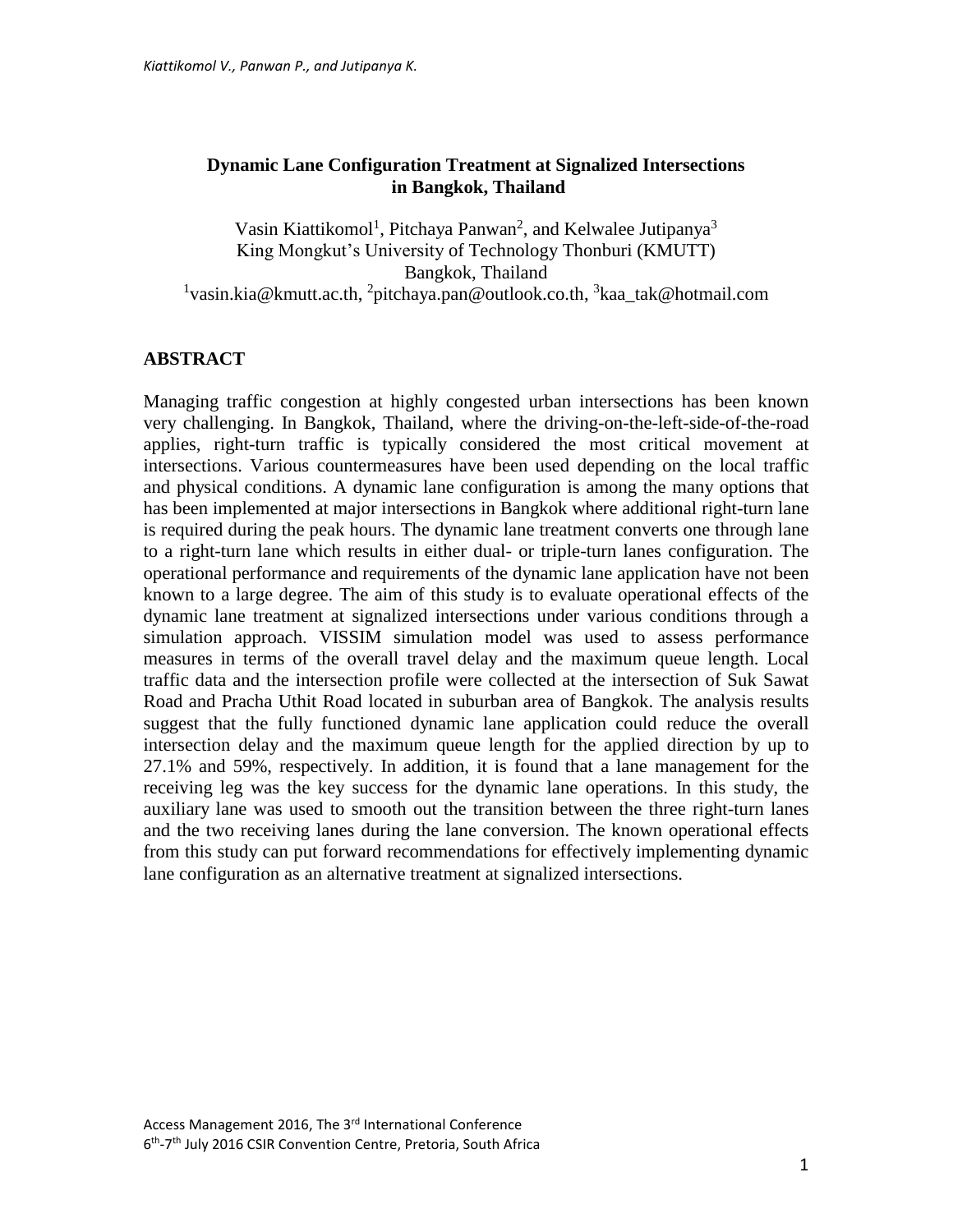### **INTRODUCTION**

Traffic congestion has been known as the prevailing issue in Bangkok Metropolitan area. Nearly all major roads and intersections in the city have been experiencing significant number of vehicles and resulting in extremely high travel delays. Among the various efforts to improve the congested traffic conditions in Bangkok, the dynamic lane configuration treatment has been introduced at the major intersections where right-turn traffic volume is heavy during the peak hours. The right-turn movement is considered most critical at intersections for those countries with left-hand traffic system. The dynamic lane configuration has been used during the weekday peak periods by converting one of the through lanes into a right-turn lane. The key challenge for this application is that many urban intersections usually have geometric constrains on the receiving leg that make it difficult to increase the number of lanes to match with the increased number of the right-turn lanes. As a result, some intersections are required to operate with imbalanced lanes between the approaching lanes and the receiving lanes.

The objective of this study was to investigate operational effects of the dynamic lane treatment at signalized intersections based on two configurations including the imbalanced and balanced lanes between the right-turn lanes and the receiving lanes. The study intersection is controlled by a traffic signal and located in urban transition area of Bangkok. The operational performance measures for each alternative were generated through a simulation approach using the calibrated model in VISSIM.

### **LITERATURE REVIEW**

Access management has been considered as one of the effective strategies to manage a traffic congestion on urban roads. The capacity and traffic operations performance at intersections usually contribute to overall level of services and safety risk of a transportation network. Managing the congestions at urban signalized intersections is very challenging due to geometric constrains and the interactions between vehicles, pedestrians, non-motorized vehicles.

In attempt to overcome the congestion problem at signalized intersections, ones have developed guidelines and recommended treatments ranging from a signal retiming, a reconfiguration of lane channels, and a modification of the entire intersection. As a rule of thumb, the intersection will require dual left-turn lanes when the left-turn volume exceeds 300 vehicles per hour and triple left-turn lanes may be used where left-turn traffic exceeds 600 vehicles per hour. The operational success of the triple left-turn lanes will be based on lane distribution for the approaching leg (FHWA, 2014).

FHWA also divides alternative intersection treatment into three categories including intersection reconfiguration and realignment, indirect left-turn, and a grade separation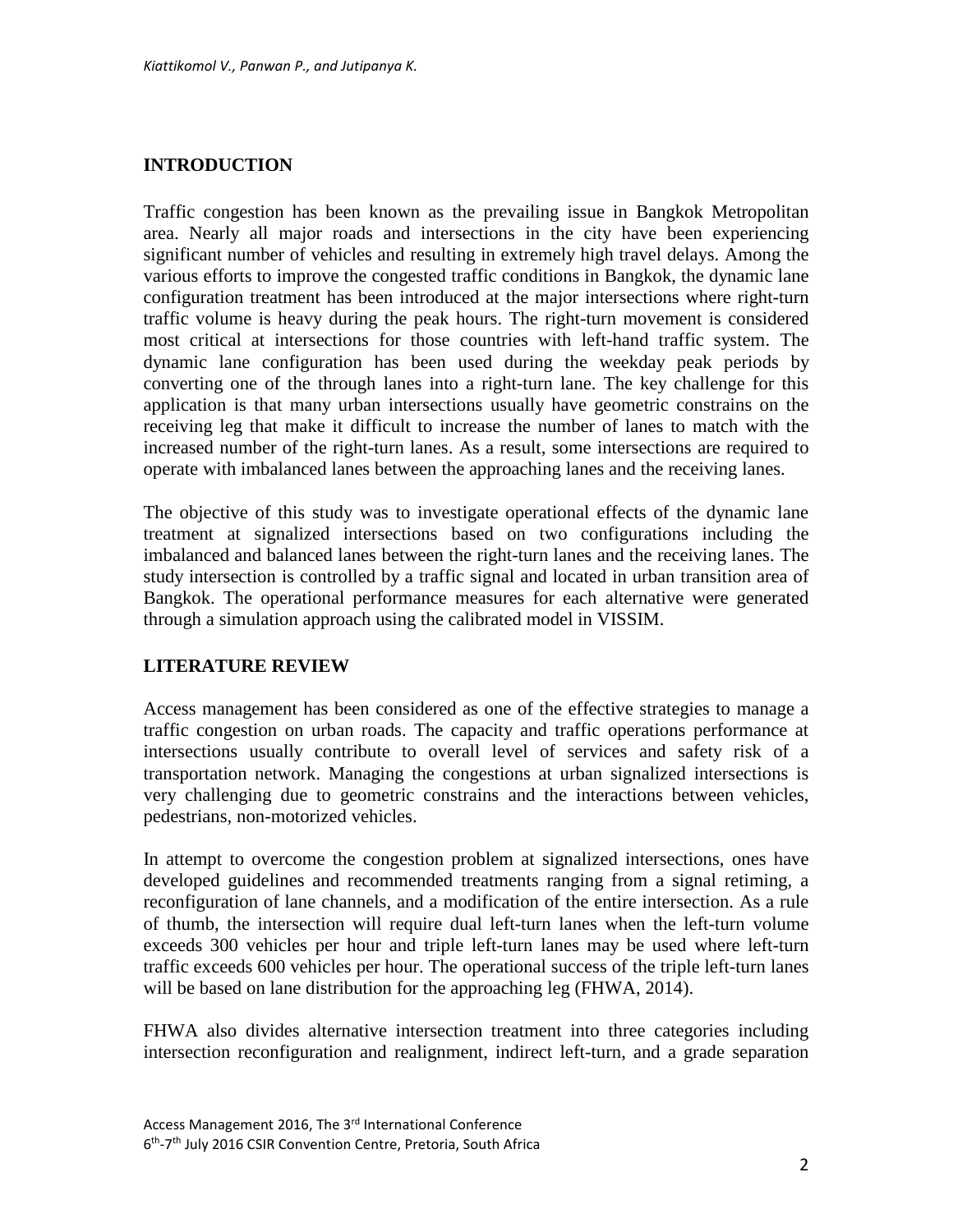treatment. The indirect left-turn treatment includes jug handle, median U-turn, continuous flow intersection or displaced left-turn intersection (XDL), quadrant intersection, and super-street. The displaced left-turn intersection has been used to eliminate the left-turn signal phase and increase the overall intersection capacity by 15% to 30%. However, the XDL design requires additional right-of-way and is suitable for the location where the left-turn traffic is regularly high (Esawey et al., 2007).

Other alternative intersection treatments include the use of bypass lane for Tintersections and the use of auxiliary lanes to accommodate either left-turn or right-turn movements. The auxiliary lane has been used at signalized intersections to add more capacity to the receiving leg by allowing turn-on-red operations. Another benefit of the auxiliary lane is related to the increase of saturation flow rate. The previous study found that the overall width of the receiving leg is usually perceived as a visual target for the left-turning drivers. It was found that the saturation flow rate increased from 1,725 passenger cars per hour per lane (pcphpl) to 1,833 pcphpl when the total width of the receiving leg increased from 7.3–11 meters (24–36 feet) to 12–16.5 meters (40–54 feet) (TRB, 2014).

It is apparent that most of the conventional treatments are effective for intersections with unconstrained physical conditions. In many cases, a modification or a combination of treatments may be necessary depending on local conditions. The operational effects and guidelines for the dynamic lane practice have not been available for local conditions in Thailand and will need attentions at a larger degree.

## **METHODOLOGY**

A traffic simulation modeling approach through VISSIM version 7 was used in this study. VISSIM is a microscopic simulation model used to replicate the real-world driving behavior. Three traffic parameters were used in a model calibration process. These parameters include traffic volume, speeds, and queue length. The calibration was performed based on the recommended guidelines by FHWA (Dowling et al., 2004). Three scenarios were created in VISSIM as shown in Figure 1. These scenarios include:

- Scenario 1 (No Dynamic Turn-Lane): This scenario represents the intersection operations without the dynamic lane treatment. The traffic movement #5 in Figure 1(a) traveled from two lanes to two lanes
- Scenario 2 (Dynamic Turn-Lane without Auxiliary Lane): This scenario represents the existing dynamic lane operations without the auxiliary lane on the receiving leg. The traffic movement #5 in Figure 1(b) traveled from three lanes to two lanes.
- Scenario 3 (Dynamic Turn-Lane with Auxiliary Lane): This scenario represents the dynamic lane operations with one auxiliary lane added to the receiving leg. The traffic movement #5 in Figure 1(c) traveled from three lanes to three lanes.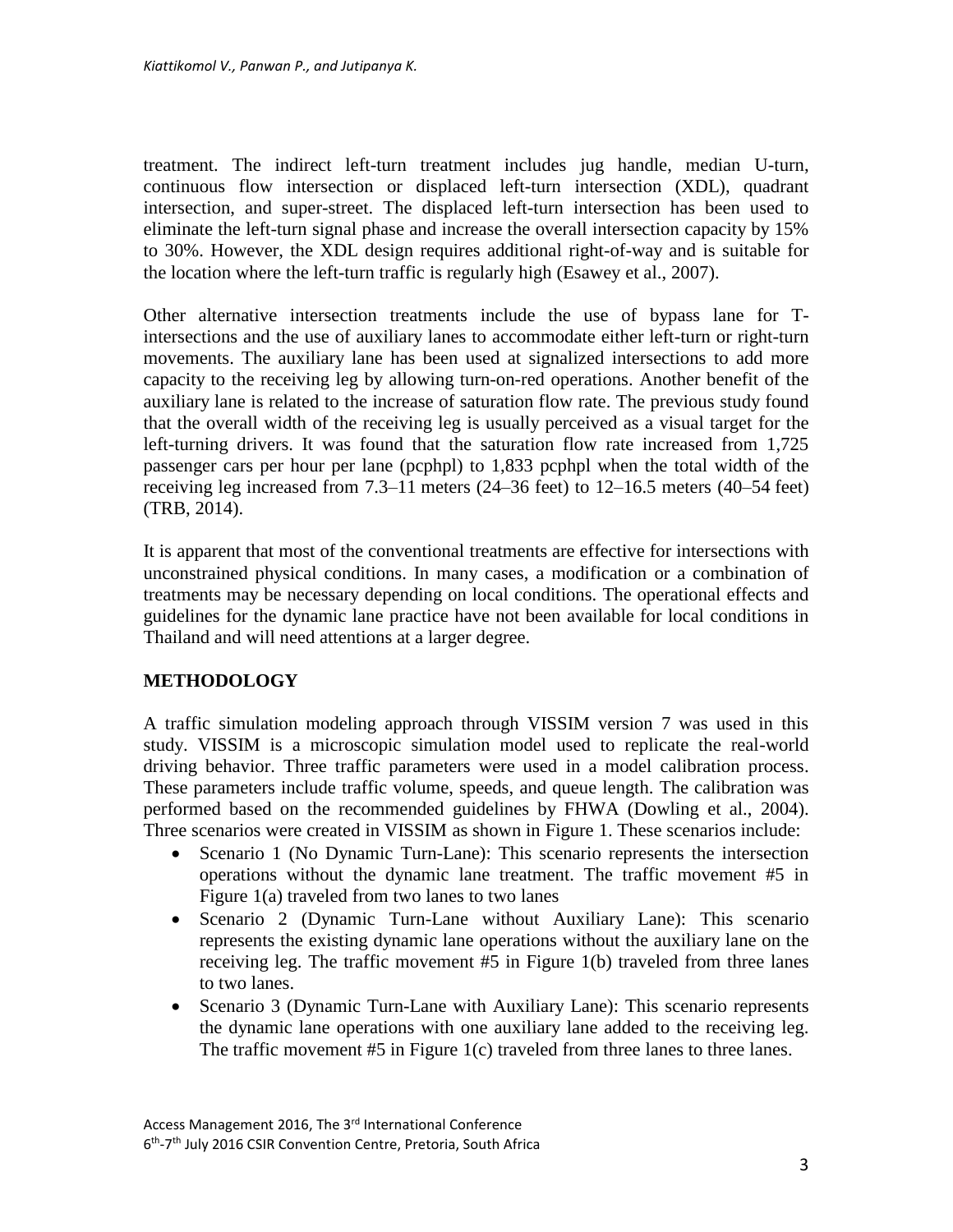The operational effects of the simulated scenarios were identified through performance measures including the maximum queue length and the average travel delay based on multiple VISSIM runs. A minimum number of 10 runs per scenario was used to account for stochastic variability in the simulation model. For purpose of this analysis, the traffic signal was held constant across the scenarios to isolate the operational impacts based on the dynamic lane alone.



**Figure 1. Study Scenarios – (a) Scenario 1, (b) Scenario 2, (c) Scenario 3**

# **DATA COLLECTION**

The study location is a signalized T-intersection of Suk Sawat Road and Pracha Uthit Road located in Thung Khru district in Bangkok. There is one adjacent intersection located at 500 meters (1,640 feet) north of the study intersection on Suk Sawat Road. The intersection has entering traffic volume of nearly 75,000 vehicles per day and more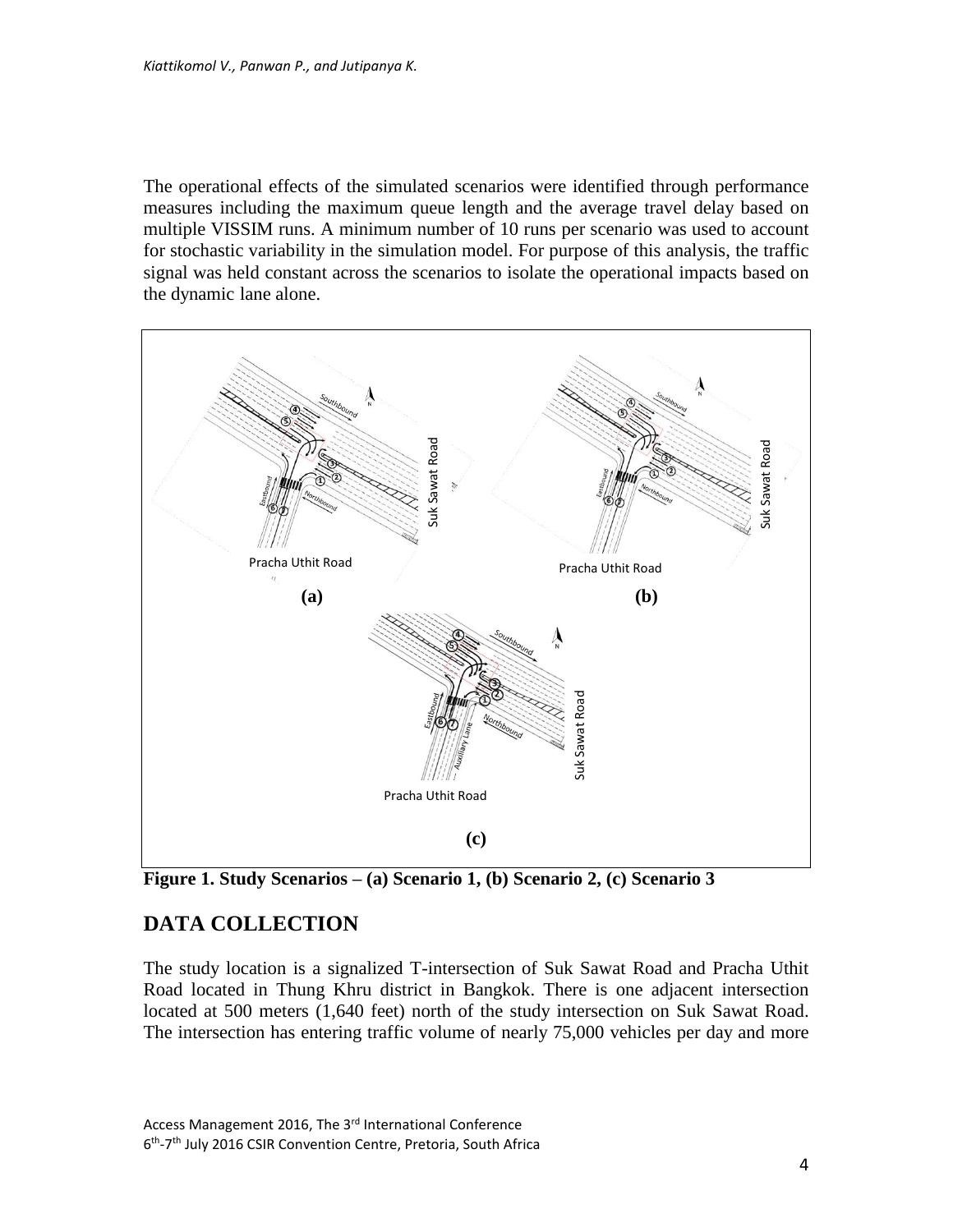than 9,000 vehicles per hour during the peak hour (BMA, 2013). Figure 2 shows the location of the study intersection.

Suk Sawat Road is an 8-lane divided arterial traveling in the north-south direction and connecting between the downtown area of Bangkok and suburban areas. It has a travel lane width of 3.5 meters (11.5 feet) in both directions. Pracha Uthit Road is a 4-lane undivided arterial traveling in the east-west direction and serving as a collector road with a travel lane width of 3.3 meters (11 feet) in both directions. During the peak periods, the dynamic lane conversion has been operated in the southbound direction of Suk Sawat Road to convert one of the southbound through lanes to a right-turn lane, resulting in triple right-turn lanes. At present, the lane conversion has been operated manually using traffic cones.

The study intersection is controlled by a traffic signal with a protected right-turn phase for the southbound Suk Sawat Road and a split phase for the eastbound Pracha Uthit Road. The through traffic on southbound Suk Sawat can bypass the signal at all time. The intersection has a fixed cycle length of 313 seconds during the observed PM peak period and 162 seconds during the off peak periods.

The traffic data collection was performed at the study intersection for 2 weekdays in November 2015 using a video recording. The PM peak hour was selected for the analysis due to its heavy right-turn volume. The PM data collection was performed between 3.00 pm and 7.00 pm. Figure 3 shows the PM peak traffic volume for all approaches. The study intersection had the PM peak volume of 7,930 vehicles per hour with a peak direction for the southbound Suk Sawat Road (4,040 vehicles per hour). The southbound right-turn volume was 2,055 vehicles per hour.

Table 1 shows vehicle classifications at the study intersection. There were 5 vehicle types including motorcycles, passenger cars, small buses, regular buses, and trucks observed at the study intersection. Similar to a typical traffic composition in Bangkok, motorcycles were dominant in the traffic stream, with more than 50 percent of the total traffic volume for nearly all approaches. The passenger cars were observed at a range between 33.2 and 46.4 percent while the share of all buses and trucks was about 4.7 to 9.1 percent. Southbound Suk Sawat Road had the highest proportion of all buses and trucks in the traffic stream.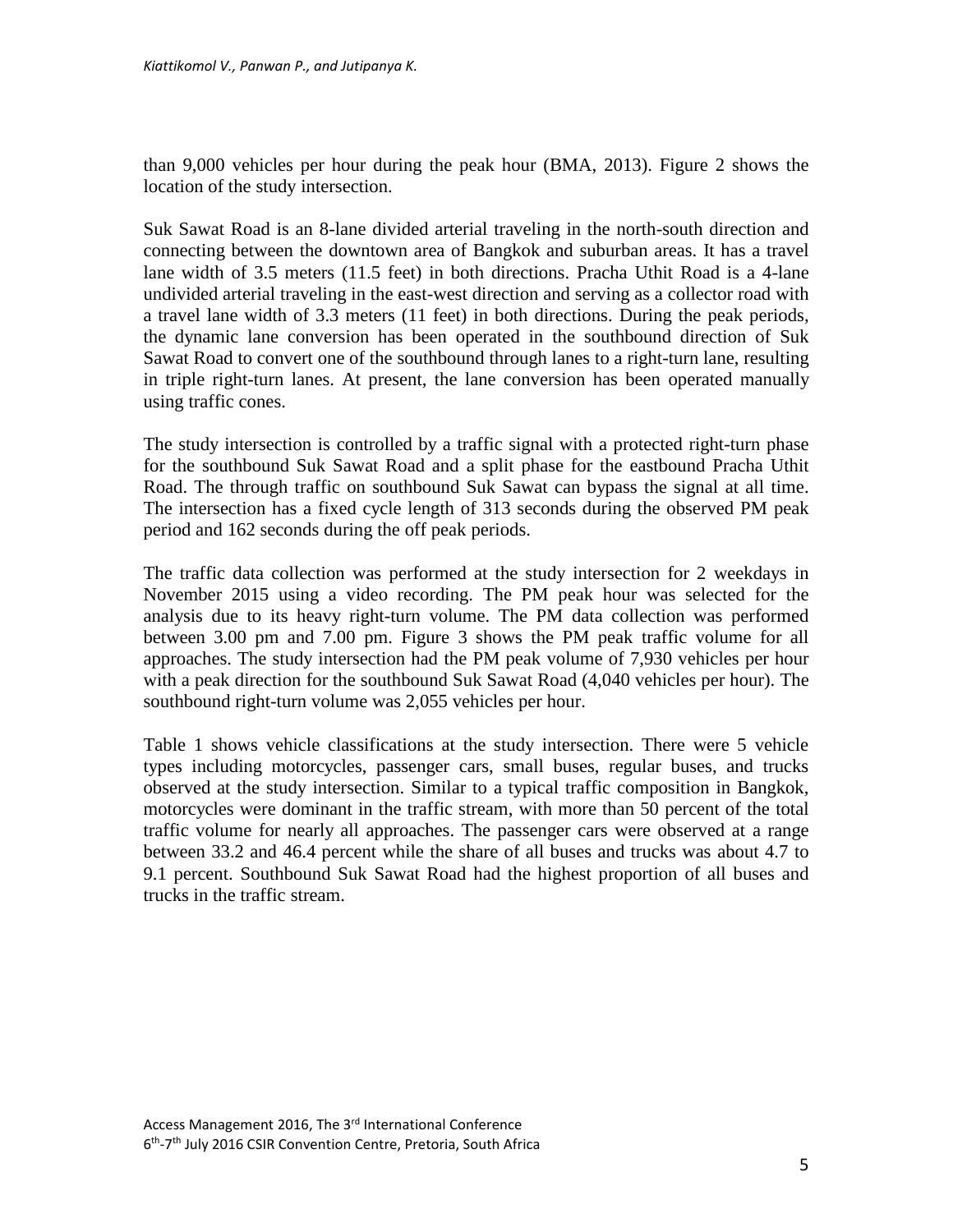



Pracha Uthit Road

**Figure 3. PM Peak Traffic Volume (vehicles/hour).**

|                     | <b>Suk Sawat/Pracha Uthit Intersection</b> |                                    |                                |  |  |
|---------------------|--------------------------------------------|------------------------------------|--------------------------------|--|--|
| <b>Vehicle Type</b> | Northbound $(1)+(2)+(3)$<br>(Inbound)      | Southbound $(4)+(5)$<br>(Outbound) | Eastbound $(6)+(7)$<br>(Minor) |  |  |
| Motorcycle          | 51.3                                       | 44.5                               | 59.6                           |  |  |
| Passenger car       | 44                                         | 46.4                               | 33.2                           |  |  |
| Small bus           | 0.6                                        | 3.8                                | 6.3                            |  |  |
| Regular bus         | 2.8                                        | 2.3                                | 0.8                            |  |  |
| Trucks              |                                            | 3.0                                | 0.1                            |  |  |
| Total               | 100                                        | 100                                | 100                            |  |  |

**Table 1. Traffic Volume by Vehicle Classification (AM Peak).**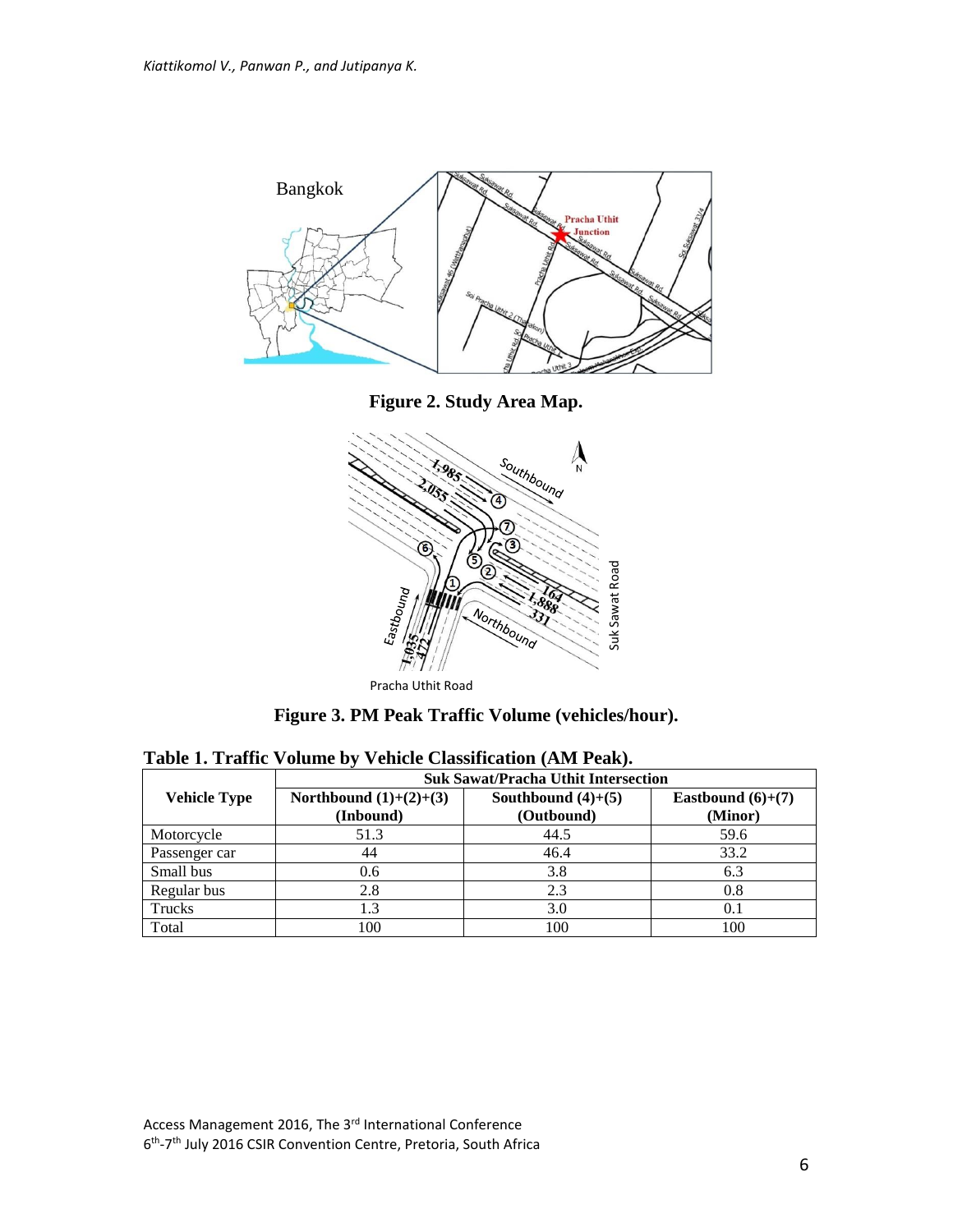#### **MODEL CALIBRATION**

The model calibration was performed by comparing between the model performance results and the field measurements for traffic volumes and speeds. Driving behavior parameters were adjusted until the resulting volumes and speeds are within acceptable criteria (Dowling et al., 2004). The GEH Statistics was used for the traffic volumes comparison and it was computed as follows:

$$
GEH = \sqrt{\frac{\left(\mathbf{E} \cdot \mathbf{V}\right)^2}{\left(\mathbf{E} + \mathbf{V}\right)/2}}\tag{1}
$$

Where:

 $E$  = model estimated volume, (veh/hr.)  $V =$  field count, (veh/hr.)

For the acceptable model, it is recommended that the GEH Statistics should be less than 5 for individual link volume for more than 85% of the cases. Difference between the estimated speeds and the actual speeds should be less than 20%. The model calibrations results are shows in Tables 2 and 3 respectively for volumes and speeds.

| <b>Collection</b>       |        | Volume (vph.)   | <b>GEH</b> | <b>Logical Test</b> |  |
|-------------------------|--------|-----------------|------------|---------------------|--|
| <b>Points</b>           | Model  | <b>Observed</b> |            |                     |  |
| 1                       | 2,382  | 2,383           | 0.02       | Accepted            |  |
| $\overline{2}$          | 4,039  | 4,040           | 0.02       | Accepted            |  |
| 3                       | 1,042  | 1,035           | 0.22       | Accepted            |  |
| $\overline{\mathbf{4}}$ | 468    | 472             | 0.18       | Accepted            |  |
| 5                       | 308    | 331             | 1.29       | Accepted            |  |
| 6                       | 1,868  | 1,888           | 0.46       | Accepted            |  |
| 7                       | 161    | 164             | 0.24       | Accepted            |  |
| 8                       | 2,146  | 1,985           | 3.54       | Accepted            |  |
| $\boldsymbol{9}$        | 1,836  | 2,055           | 4.97       | Accepted            |  |
| 10                      | 1,047  | 1,035           | 0.37       | Accepted            |  |
| 11                      | 452    | 472             | 0.93       | Accepted            |  |
| 12                      | 2,919  | 2,923           | 0.07       | Accepted            |  |
| 13                      | 2,144  | 2,316           | 3.64       | Accepted            |  |
| 14                      | 2,757  | 2,621           | 2.62       | Accepted            |  |
| <b>Total</b>            | 23,569 | 23,720          | 0.98       | Accepted            |  |

**Table 2. Calibrated Model Results for Traffic Volumes.**

#### **Table 3. Calibrated Model Results for Speeds.**

| <b>Collection</b> |              | Speed (kph.)    |          |                     |  |
|-------------------|--------------|-----------------|----------|---------------------|--|
| <b>Points</b>     | <b>Model</b> | <b>Observed</b> | $%$ Diff | <b>Logical Test</b> |  |
|                   |              |                 | 9.14     | Accepted            |  |
|                   | 40           | 38              | -6       | Accepted            |  |
|                   | 10           | 10              | 3.19     | Accepted            |  |
|                   | 60           | 57              | $-4.76$  | Accepted            |  |
|                   | 20           | 19              | $-3.46$  | Accepted            |  |
|                   | 40           | 33              | $-12.50$ | Accepted            |  |
|                   | 30           | 34              | 12.66    | Accepted            |  |

Access Management 2016, The 3<sup>rd</sup> International Conference 6<sup>th</sup>-7<sup>th</sup> July 2016 CSIR Convention Centre, Pretoria, South Africa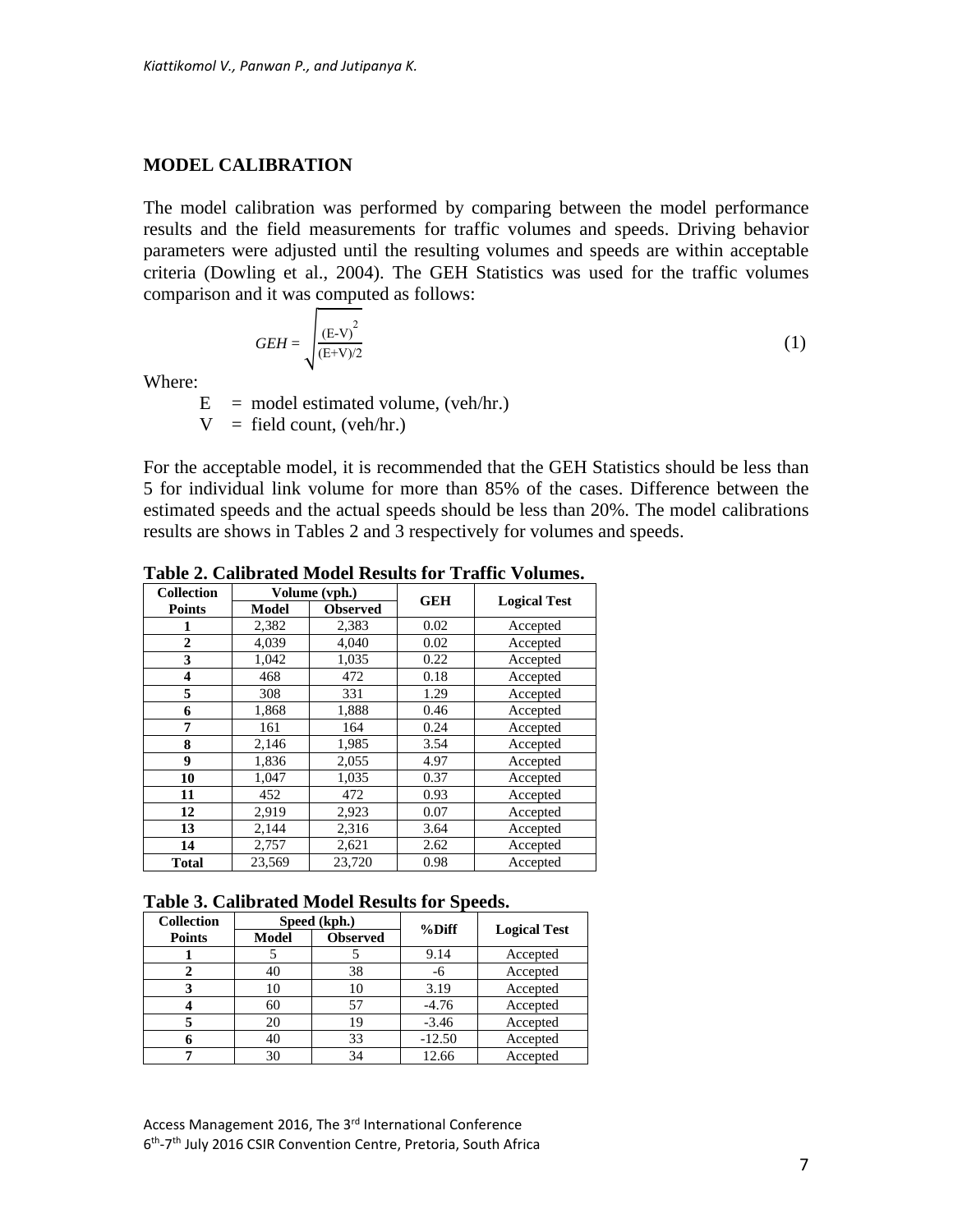## **OPERATIONAL RESULTS**

This section presents the operational results for all simulated scenarios. Maximum queues and travel delays were used as the performance measures to indicate how well the dynamic lane treatment operated relative to the normal operations. The maximum queues are reported for the entire approach while the travel delays are reported for individual movement and for the entire intersection**.**

### **Scenario 1 – No Dynamic Turn-Lane**

In Scenario 1, the intersection operated at overall delay of 90.3 seconds per vehicle. With the limited capacity for the southbound dual right-turn lanes on Suk Sawat Road, the maximum queue generated in this direction spilled back into the upstream intersection. Table 5 presents the simulation results for Scenario 1.

| Table 7. Thesules for Section to T |                 |                                                                            |                                                      |                                                        |  |
|------------------------------------|-----------------|----------------------------------------------------------------------------|------------------------------------------------------|--------------------------------------------------------|--|
| Approach                           | <b>Movement</b> | <b>Average Speed</b><br>within<br><b>Intersection</b><br>(kilometers/hour) | <b>Maximum</b><br><b>Queue</b><br>length<br>(meters) | <b>Travel</b><br><b>Delay</b><br>(seconds/<br>vehicle) |  |
| Northbound                         | LT(1)           | 18                                                                         | 224                                                  | 110.5                                                  |  |
|                                    | TH (2)          |                                                                            |                                                      | 109.9                                                  |  |
|                                    | UT(3)           |                                                                            |                                                      | 103.2                                                  |  |
| Southbound                         | TH(4)           | 51                                                                         | 568                                                  | 17.6                                                   |  |
|                                    | RT(5)           |                                                                            |                                                      | 194.3                                                  |  |
| Eastbound                          | LT(6)           | 33<br>99                                                                   |                                                      | 15.8                                                   |  |
|                                    | RT(7)           |                                                                            | 88.3                                                 |                                                        |  |
| Intersection                       |                 | 34                                                                         |                                                      | 90.3                                                   |  |

|  |  |  | <b>Table 4. Results for Scenario 1</b> |  |
|--|--|--|----------------------------------------|--|
|--|--|--|----------------------------------------|--|

Note:  $LT = left turn movement, TH = through movement, UT = u-turn movement,$  $RT =$  right turn movement.

### **Scenario 2 – Dynamic Turn-Lane without Auxiliary Lane**

Table 5 presents the simulation results for Scenario 2, where the dynamic lane was applied to the southbound Suk Sawat Road without the auxiliary lane. In this scenario, the southbound approach of Suk Sawat Road had the maximum queue length of 495 meters (1,624 feet) that did not spill back to the upstream intersection. The overall intersection delay was 107.2 seconds per vehicle with the maximum delay of 266.1 seconds per vehicle for the southbound right-turn movement from Suk Sawat Road to Pracha Uthit Road.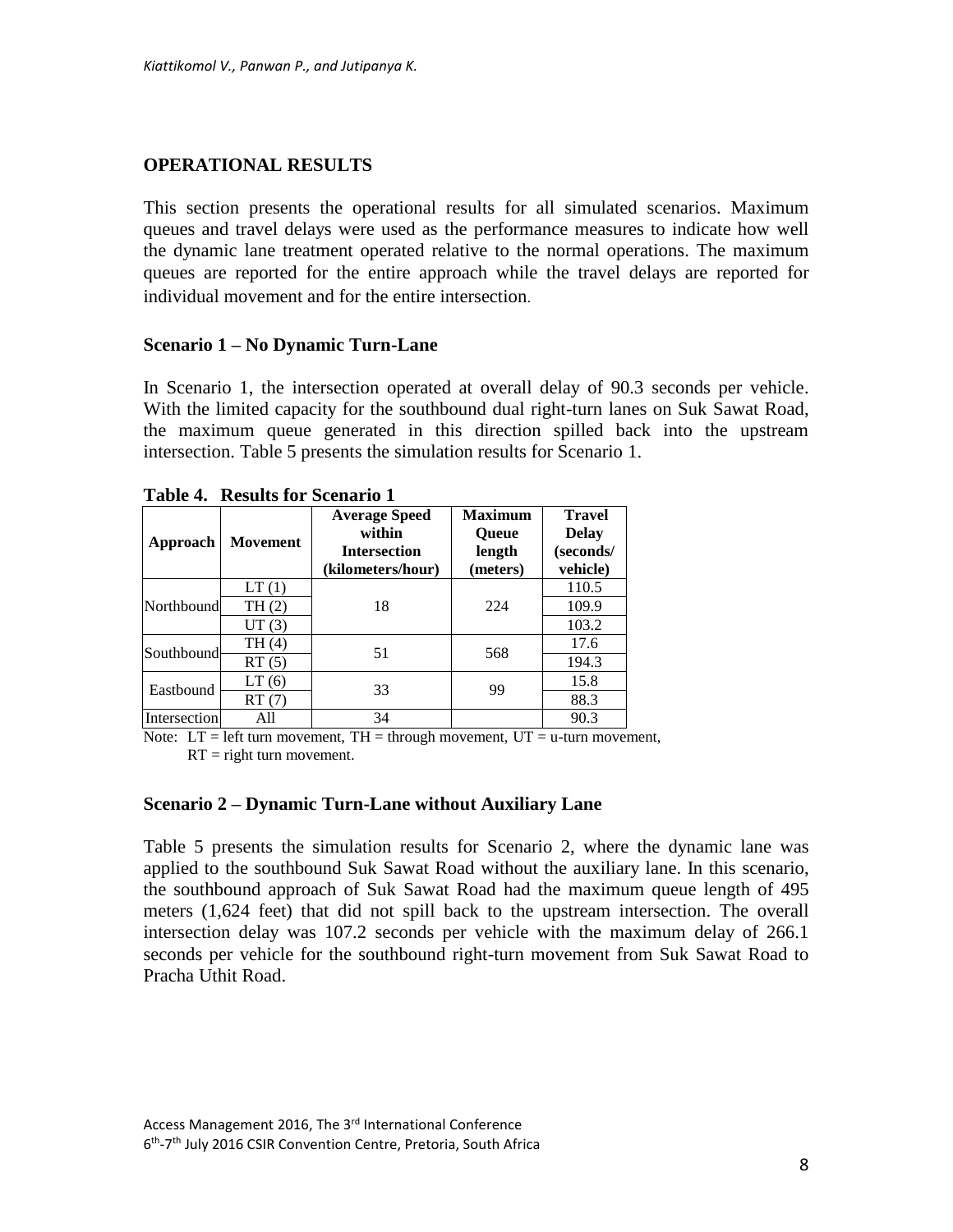| $\sim$       |          |                                                                            |                                                      |                                                        |  |
|--------------|----------|----------------------------------------------------------------------------|------------------------------------------------------|--------------------------------------------------------|--|
| Approach     | Movement | <b>Average Speed</b><br>within<br><b>Intersection</b><br>(kilometers/hour) | <b>Maximum</b><br><b>Oueue</b><br>length<br>(meters) | <b>Travel</b><br><b>Delay</b><br>(seconds/<br>vehicle) |  |
| Northbound   | LT(1)    | 18                                                                         | 225                                                  | 111.0                                                  |  |
|              | TH(2)    |                                                                            |                                                      | 109.9                                                  |  |
|              | UT(3)    |                                                                            |                                                      | 103.3                                                  |  |
| Southbound   | TH (4)   | 38                                                                         | 495                                                  | 16.7                                                   |  |
|              | RT(5)    |                                                                            |                                                      | 266.1                                                  |  |
| Eastbound    | LT(6)    | 33<br>98                                                                   |                                                      | 15.8                                                   |  |
|              | RT(7)    |                                                                            | 90.6                                                 |                                                        |  |
| Intersection | All      | 30                                                                         |                                                      | 107.2                                                  |  |

**Table 5. Results for Scenario 2**

Note:  $LT = left turn movement, TH = through movement, UT = u-turn movement,$  $RT =$  right turn movement.

### **Scenario 3 Dynamic Turn-Lane with Auxiliary Lane**

In Scenario 3, the dynamic lane application with the auxiliary lane could reduce the maximum queue on southbound Suk Sawat Road by nearly half and significantly reduce travel delay for the right-turn movement by 93.8 seconds per vehicle compared to without the dynamic lane. The overall intersection delay reduced by 24.5 seconds per vehicle compared to the normal operations in Scenario 1.

| Approach     | <b>Movement</b> | <b>Average Speed</b><br>within<br><b>Intersection</b><br>(kilometers/hour) | <b>Maximum</b><br><b>Oueue</b><br>length<br>(meters) | <b>Travel</b><br><b>Delay</b><br>(seconds/<br>vehicle) |
|--------------|-----------------|----------------------------------------------------------------------------|------------------------------------------------------|--------------------------------------------------------|
| Northbound   | LT(1)           | 18                                                                         | 224                                                  | 110.5                                                  |
|              | TH(2)           |                                                                            |                                                      | 109.5                                                  |
|              | UT(3)           |                                                                            |                                                      | 103.5                                                  |
| Southbound   | TH (4)          | 48                                                                         | 233                                                  | 6.9                                                    |
|              | RT(5)           |                                                                            |                                                      | 100.5                                                  |
| Eastbound    | LT(6)           | 33                                                                         | 98                                                   | 16.0                                                   |
|              | RT(7)           |                                                                            |                                                      | 88.4                                                   |
| Intersection | All             | 33                                                                         |                                                      | 65.8                                                   |

**Table 6. Results for Scenario 3**

Note:  $LT = left turn movement, TH = through movement, UT = u-turn movement,$  $RT =$  right turn movement.

## **RESULTS COMPARISION**

The key comparison performed in this section focuses on the operational performances of the dynamic lane configuration with and without the auxiliary lane relative to without the dynamic lane. Figure 4 presents the maximum queue length comparison by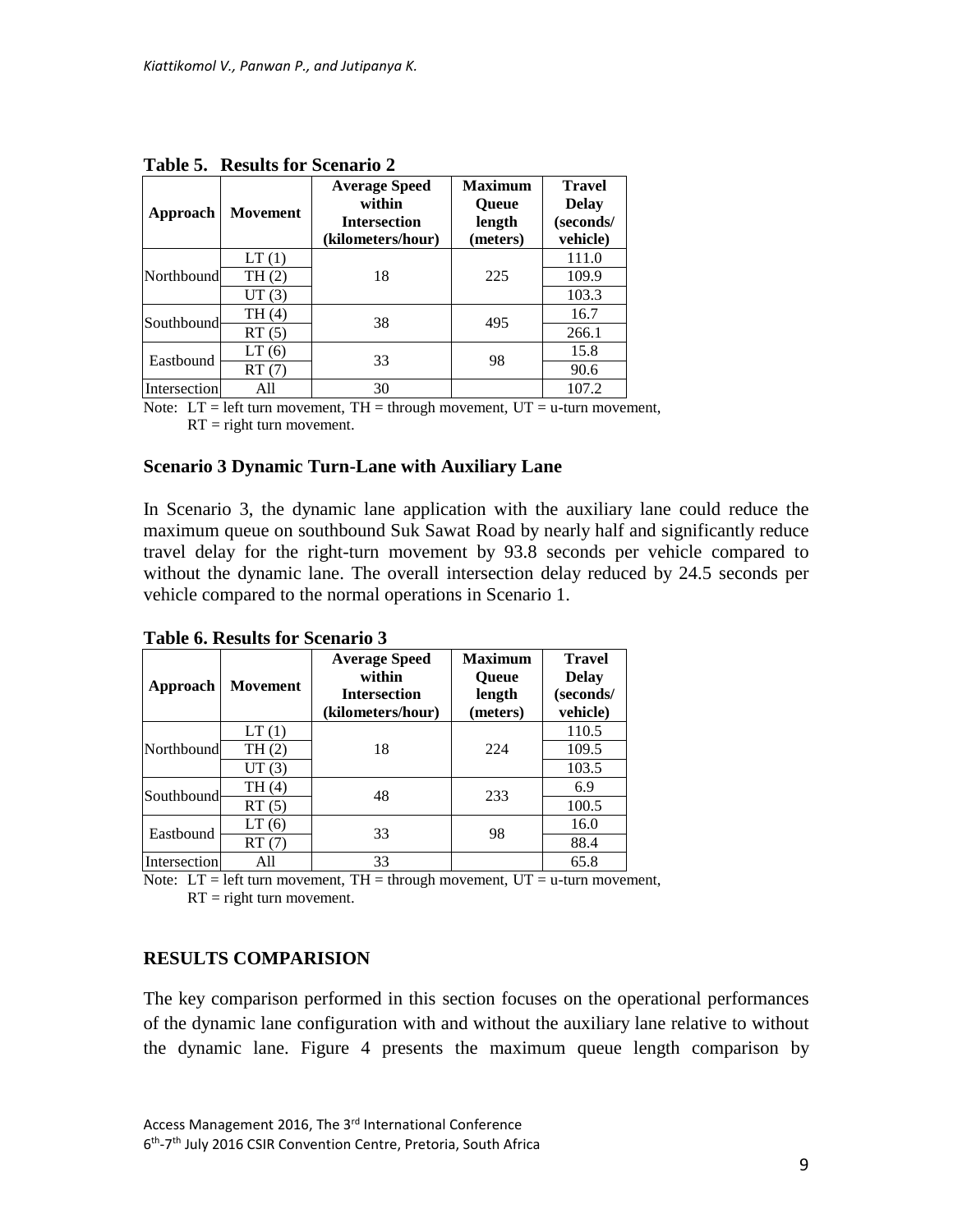approach. The dynamic lane application could reduce the maximum queue length for the southbound Suk Sawat Road by 13% and 59%, respectively without and with the auxiliary lane. The queues in all other approaches did not significantly change due to no direct impacts from the dynamic lane operations.



Positive sign  $=$  longer queue, negative sign  $=$  shorter queue

## **Figure 4. Approach Queue Change Compared to No Treatment**

Figure 5 presents a percent change of the approach delay for the southbound Suk Sawat Road and Figure 6 presents a percent change of the intersection delay. When compared to without dynamic lane, the dynamic lane application without auxiliary lane would result in higher delays for both the southbound Suk Sawat Road and the entire intersection by 33.3% and 18.7%, respectively. By operating with the auxiliary lane, it effectively reduced the delays by 48.0% and 27.1%, respectively for the southbound Suk Sawat Road and the entire intersection.

Figure 7 presents a comparison for the vehicle throughputs for the right-turn movement of the southbound Suk Sawat Road. The dynamic lane application with the auxiliary lane showed higher throughputs by 6.4% compared to without dynamic lane. However, the application of the dynamic lane without the auxiliary lane did not show improvements for the throughputs.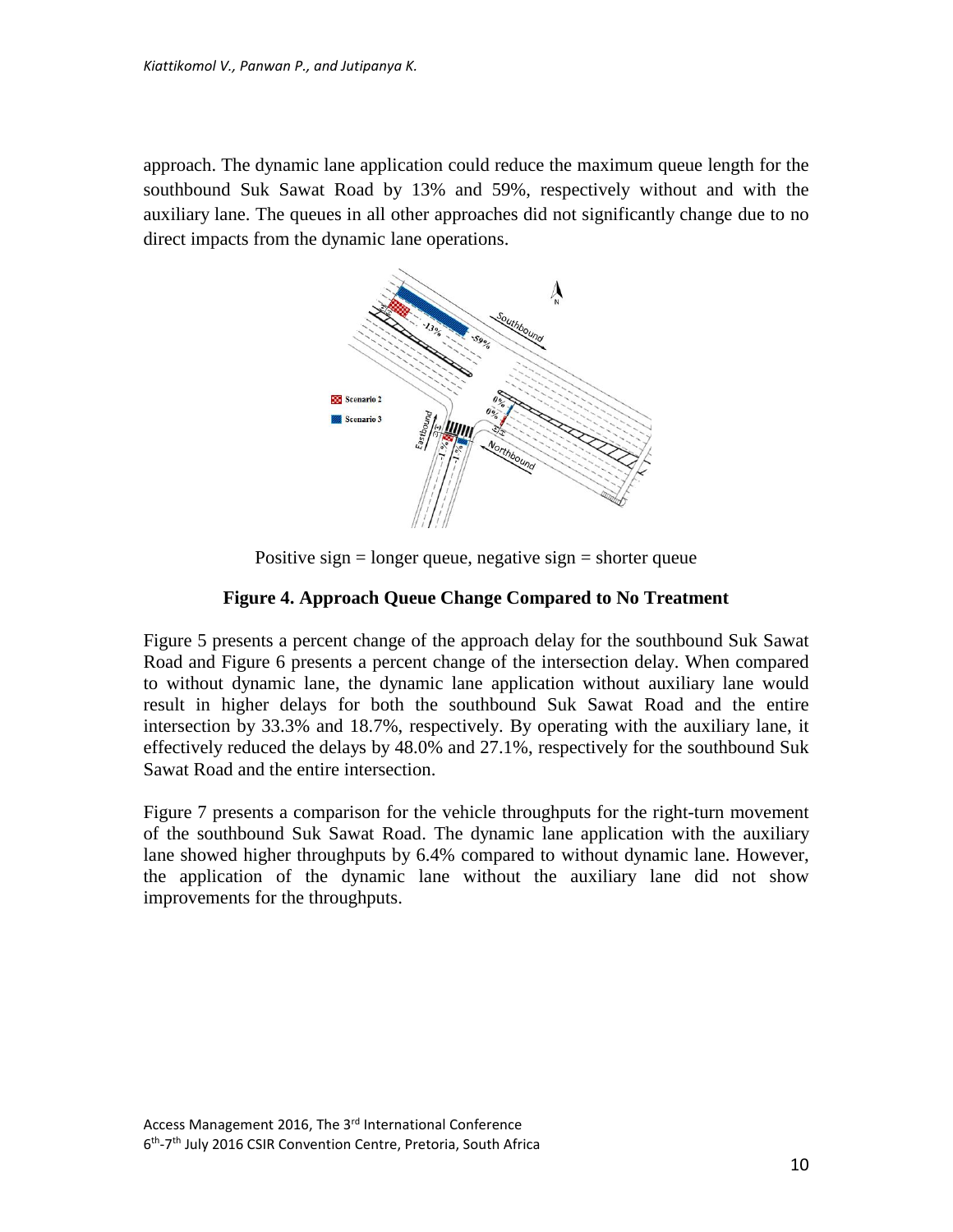

**Figure 5. Approach Delay Change for the Southbound Suk Sawat Road Compared to No Dynamic Lane**



**Figure 6. Intersection Delay Change Compared to No Dynamic Lane**



**Figure 7. Movement Throughput Change for Southbound Suk Sawat Road Right-Turn Compared to No Dynamic Lane**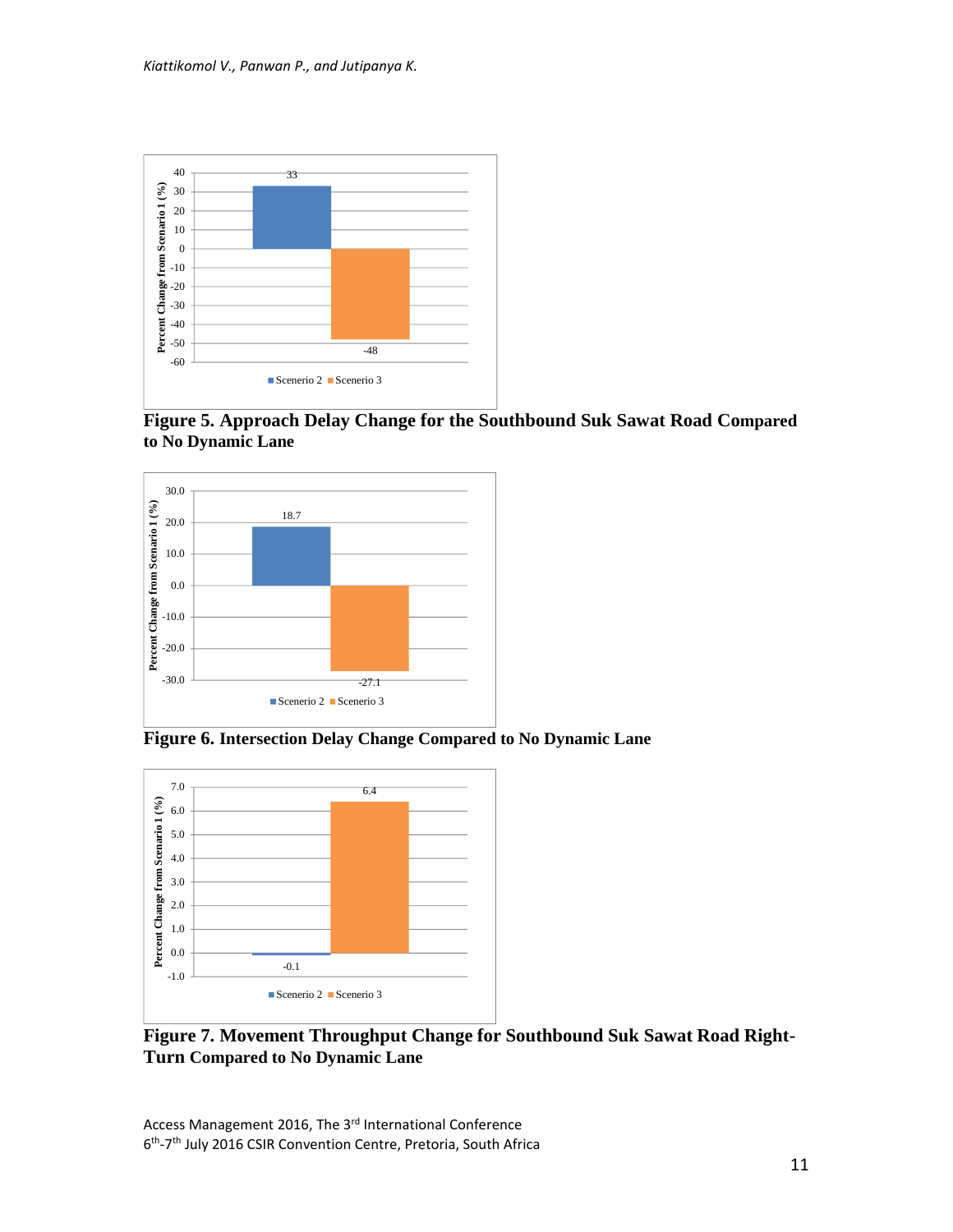#### **CONCLUSIONS**

The evaluation results of the dynamic lane operations suggest that this application can be efficiently used at the signalized intersections where a full intersection widening is not always feasible and excessive number of turn lanes is not required at all time. For the selected study intersection, triple right-turn lanes were warranted during the peak hours and the dynamic lane treatment has been used to accommodate the temporary need. The analysis results suggest that the dynamic lane treatment could be used to manage the queue length for the heavy turning movement, but it showed mixed results on the delay improvement depending on the lane configuration throughout the intersection.

The key success for the dynamic lane application will rely on the physical geometry of the intersection. The limitation that has been addressed in this study involves the conditions where the initial turn lanes already occupy all lanes of the receiving leg. The dynamic lane application will result in lane imbalance between the increased number of right-turn lanes and the number of receiving lanes. It was found that this condition did not provide improvement on the delays, but could help reduce the queue to some degrees. It is recommended that the departure lanes treatment shall be applied to maintain the lane balance throughout the intersection and provide safe environment for the turning vehicles. One of the treatment options used in this study was the auxiliary lane application. The dynamic lane operations with balanced lanes conditions could significantly reduce the queue and the delays for the applied direction.

It is also recommended that, when the departure auxiliary lane is used, a sufficient length shall be provided to ensure efficient operations while minimize the construction cost. Longer auxiliary lane will increase efficiency of the dynamic lane operations, but will require more investment on the right-of-way acquisition and the construction. Efficient strategies that have been used include the reduction of travel lane width to fit in the extra lane or the use of hard shoulder as a part-time travel lane. In addition, the dynamic lane treatment should be used in caution that every additional turn-lane may have consequent effects on safety performance of the intersections.